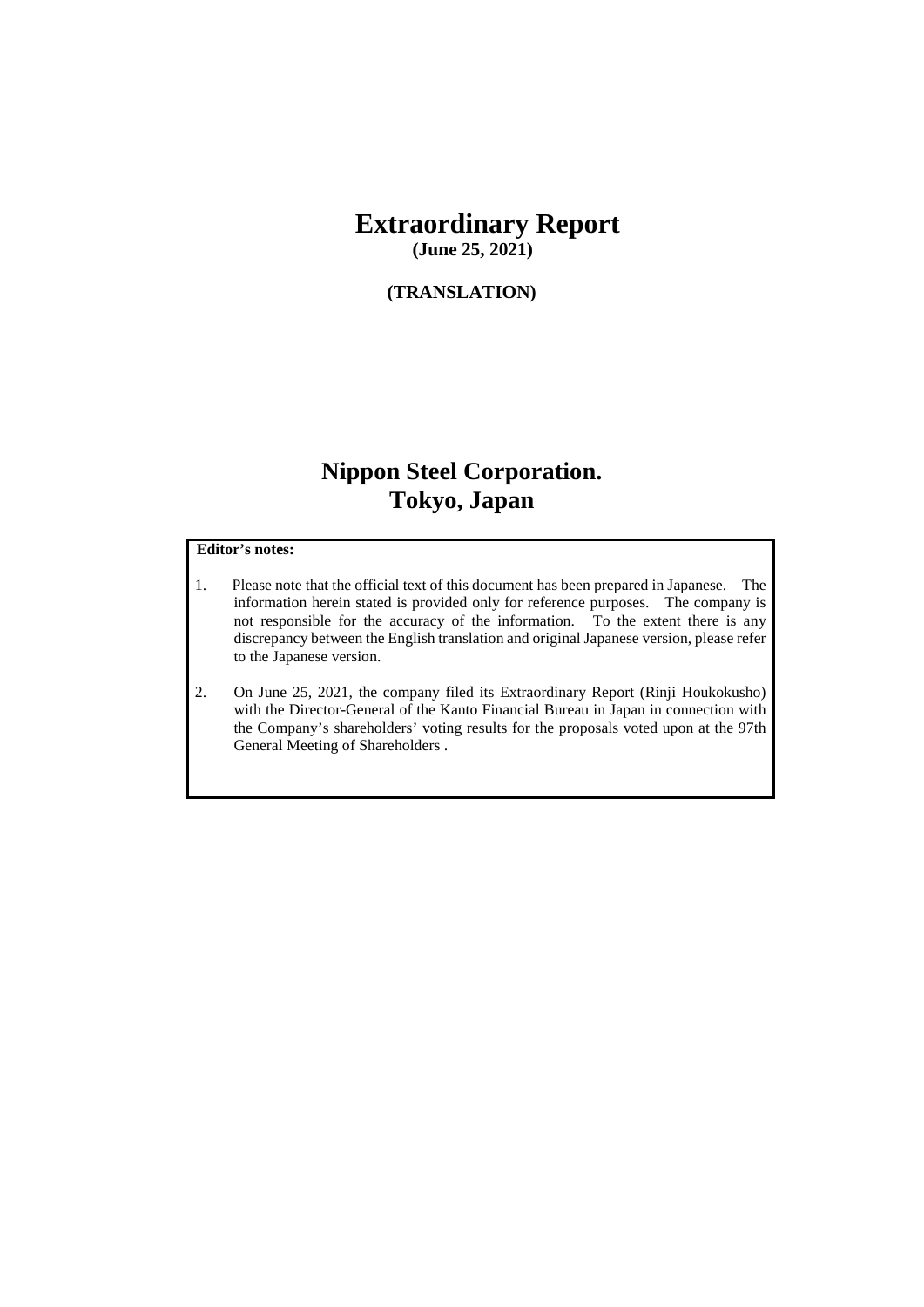#### **1. Reason for submitting the Extraordinary Report**

As the matters to be voted upon were resolved at the 97th General Meeting of Shareholders dated June 23, 2021, we hereby submit this Extraordinary Report in accordance with the Article 24-5, Paragraph 4 of the Financial Instruments and Exchange Act and Article 19, Paragraph 2, Item 9-2 of the Cabinet Office Ordinance on Disclosure of Corporate Affairs.

### **2. Contents**

### **(1) Date of the General Meeting of Shareholders("the Meeting")**

June 23, 2021

#### **(2) Contents of Matters to be Voted upon**

Item 1: Appropriation of Surplus for the 96th term (from April 1, 2020 to March 31, 2021)

- 1) Kind of Dividend Cash
- 2) Dividend Payment and Total Payment 10 yen per share Total payment: 9,219,782,520 yen
- 3) Effective Date of Dividend Thursday, June 24, 2021

#### Amendment Motion on Item 1

A motion to amend the proposal above and to reduce the term-end dividend to 5 yen per share and use the difference to compensate forced labor victims and for other purposes, was made by a shareholder.

Item 2: Election of Eleven (11) Directors (Excluding Directors who are Audit &

Supervisory Committee Members)

To elect the following persons as Directors:

Kosei Shindo, Eiji Hashimoto, Shinichi Nakamura, Akio Migita, Shuhei Onoyama, Naoki Sato, Takahiro Mori, Tadashi Imai, Noriko Iki, Tetsuro Tomita and Masato Kitera

# **(3) The number of voting rights concerning the indication of "For", "Against" or "Abstain" as to matters to be voted upon, requirements for the approval and results.**

| Matters to be voted   For |           | Against |        | Abstention   Results (Ratio of |
|---------------------------|-----------|---------|--------|--------------------------------|
| upon                      |           |         |        | affirmative votes)             |
| Item $1$ :                | 7,299,502 | 30,748  |        | Approved (99.28%)              |
| Amendment                 |           |         |        | Rejected                       |
| Motion on Item 1          |           |         |        |                                |
| Item $2$ :                |           |         |        |                                |
| Kosei Shindo              | 6,895,331 | 429,407 | 15,521 | Approved (93.66%)              |